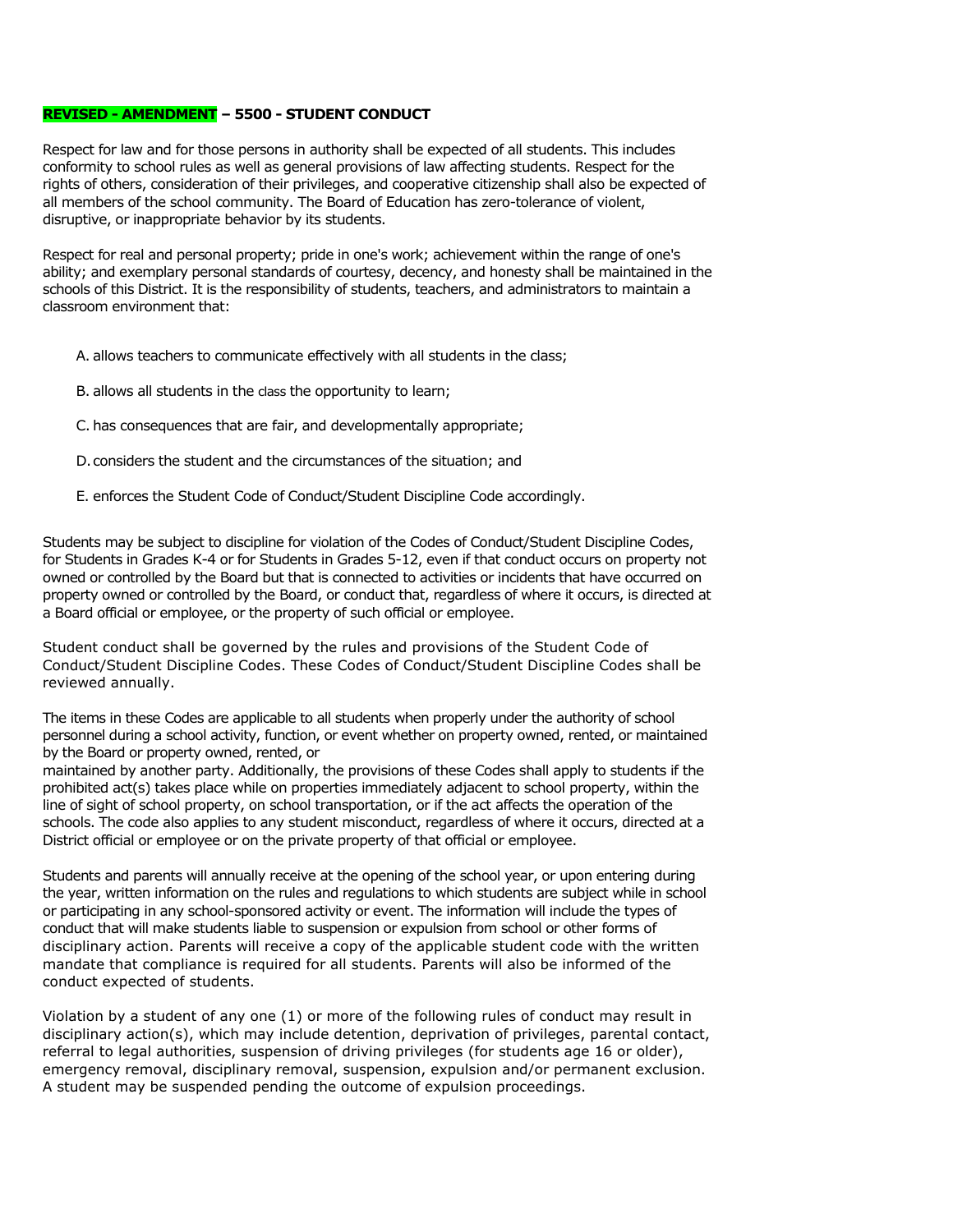## **A. Academic Dishonesty**

A student shall not engage in any act of cheating, plagiarism, or academic dishonesty, including but not limited to the removal and/or changing of any school records.

### **B. Arson**

A student shall not attempt to act or act in the burning or attempted burning of any item on school property.

### **C. Assault**

A student shall not engage in any act or threatened act of physical violence or force causing, attempting to cause, or threatening to cause physical harm to another. A student shall not engage in any fight or other act of violence or force that causes harm or threatens to cause harm to another person. Fighting may lead to police involvement. Acts of harassment and hazing are considered assault as well. Any assault situation may lead to police involvement.

# **D. Complicity**

A student shall not actively or passively aid, abet, and/or otherwise encourage others to violate the rules contained in the Code of Conduct.

# **E. Computer/Technology Tampering or Inappropriate use of School Property**

A student shall not alter or attempt to alter an individual computer or computer network system software, place unauthorized information, computer viruses or harmful programs on the system, and disrupt the operation of the individual computer/network in any way (i.e. chat-rooms, hate mail, harassment, profanity, vulgar statement, discriminatory remarks, proxy servers, inappropriate sites). Students found in violation of this article will lose the privilege to use school computers and face school discipline including suspension.

# **F. Cyberbullying, Hazing and Degrading Behavior**

A student shall not harass, haze, bully, intimidate, degrade, disgrace, disparage, incite, urge, provoke, threaten, discriminate or cause mental or physical harm by any communication by telephone, mail, broadcast, computer network or by any other electronic device against any other student or school employee or otherwise disrupt the school environment. For this purpose, harassment, bullying or intimidation includes, but is not limited to: slurs, displaying or sending inappropriate images or text on electronic devices; profanity; written information; stalking; relational aggression; cyberbullying; denigrating remarks or actions; obscene gestures. Cyberbullying is a form of telecommunication harassment and is a chargeable offense.

### **G. Damage to Property**

A student shall not cause or attempt to cause damage to either school property or private property, through improper use or otherwise, on school premises or during school activities conducted on or off school grounds. Restitution will be made by the students.

### **H. Disrespect/Disobedience**

A student shall not be disrespectful toward or disobedient to any authorized staff person at any time.

# **I. Disruption of School/Disorderly Conduct**

A student shall not cause any disruption of any classroom activity, or the operation of the school or the educational process and shall not engage in any act that is potentially harmful to the health, welfare, and safety of the student himself/herself, other students or staff.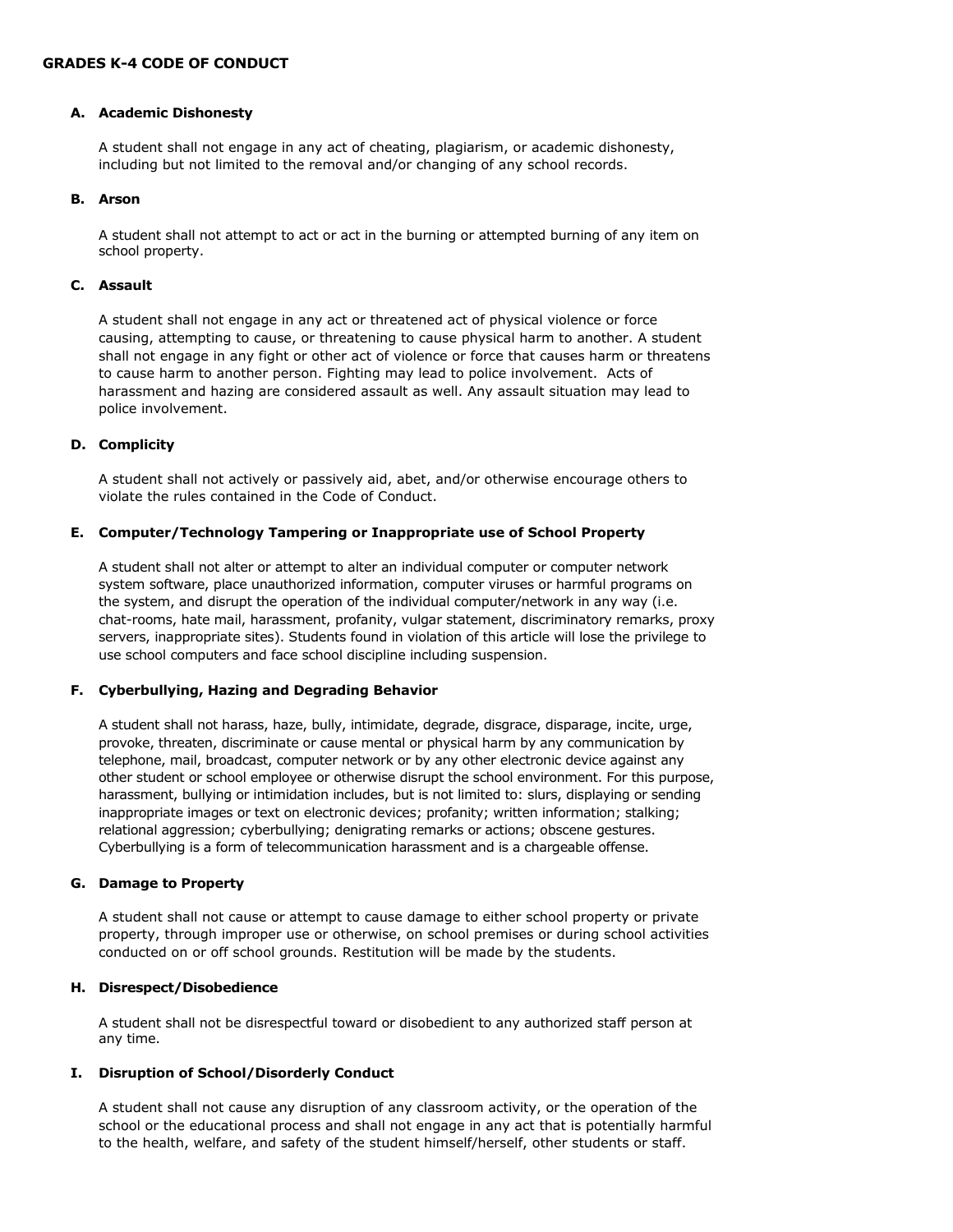### **J. Distribution or Sale of Unauthorized Materials**

A student shall not distribute or sell unauthorized materials on school property.

### **K. Dress or Appearance**

A student shall not dress in an obscene or suggestive manner or in any fashion that, in the judgment of the administration disrupts the educational process. See-through or mesh garments, midriff blouses or shirts, tank tops, spaghetti straps, exposure of any type, spiked jewelry, chains, low riding pants, hats, and clothing with obscene or suggestive statements or symbols are prohibited as any apparel that advertises or promotes sex, drugs or alcohol. Shoes must be worn at all times. Coats and hats should be placed in lockers and not worn/carried during the school day.

### **L. Excessive Displays of Affection**

Students shall not engage in excessive displays of affection on school property.

# **M. Failure to Serve School Discipline**

Refusing to serve an in-school suspension, misbehavior while serving school discipline, failure to report for an assigned detention, and walking out of the principal's or assistant principal's office while discussing or receiving discipline will not be tolerated. The student may be required to serve the original consequence in addition to further disciplinary action.

## **N. False Alarms**

A student shall not give false alarm of fire, bomb, or other hazard.

# **O. Gambling**

A student shall not engage in any gambling activities, such as playing or gambling for money or other stakes.

# **P. Insubordination/Defiance**

A student shall not refuse to comply with reasonable requests, orders and directions of teachers, substitute teachers, teacher aides, administrators or any other authorized personnel during any period of time when the student is properly under the authority of school personnel. Insubordination includes but is not limited to:

- 1. disobedience or disrespect toward any staff member
- 2. not serving assigned detentions
- 3. not following school rules or proper procedures
- 4. not following assigned schedule/being in unauthorized area
- S. chronically tardy to school or class
- 6. repeated misbehavior after warning

### **Q. Harassment/Intimidation/Bullying/Discrimination**

Harassment, intimidation, discrimination or bullying behavior by any student/school personnel in the School District is strictly prohibited, and such conduct may result in disciplinary action, including suspension and/or expulsion from school. "Harassment, intimidation or bullying", means any intentional written, verbal, graphic or physical act including electronically transmitted acts i.e., cyberbullying via Internet, cell phone, personal digital assistant (PDA), or wireless hand-held device, either overt or covert, by a student or group of students toward other students/school personnel with the intent to harass, intimidate, injure, threaten,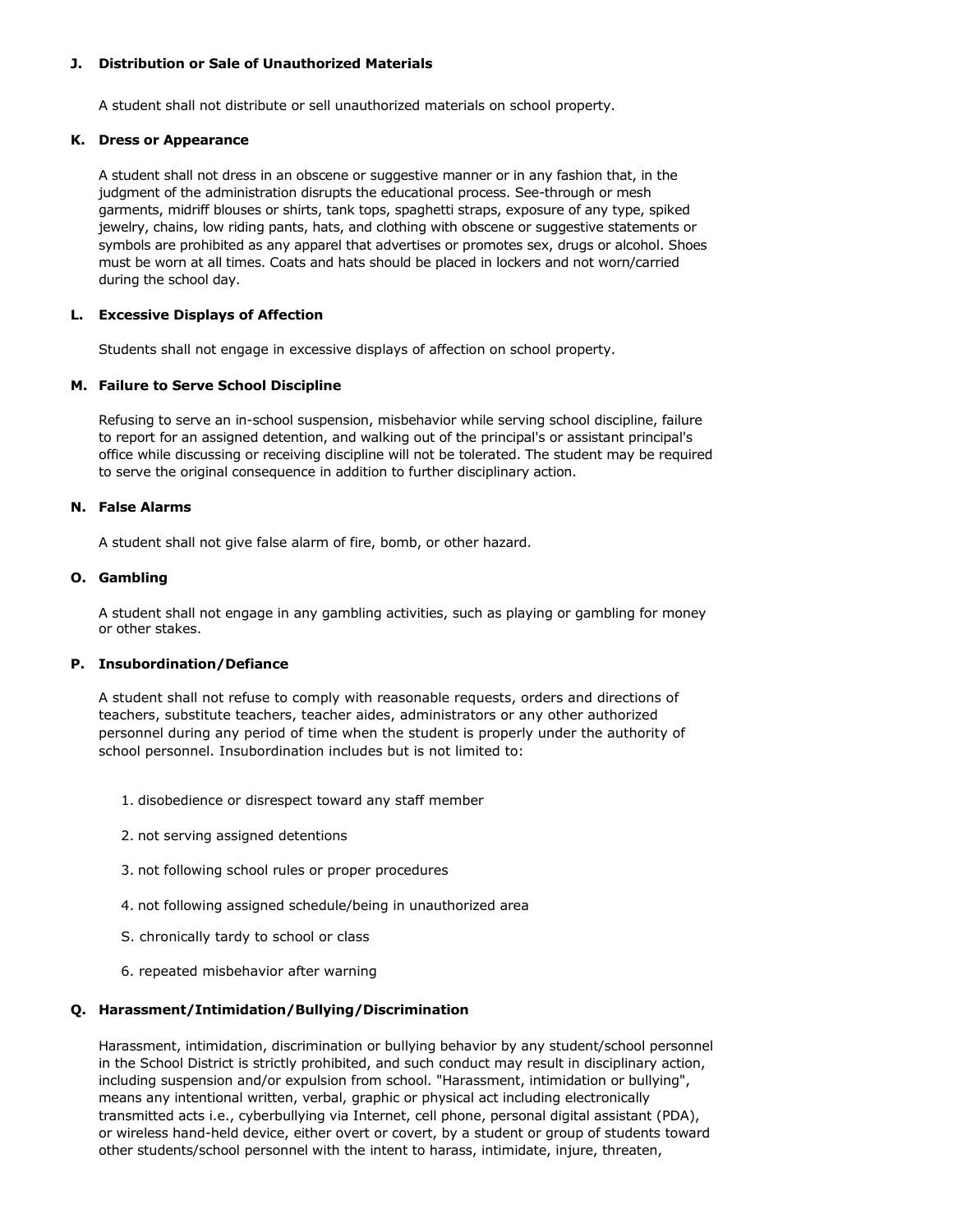ridicule, or humiliate. Such behaviors are prohibited on or immediately adjacent to school grounds, at any school-sponsored activity, on school-provided transportation, or at any official school bus stop that a reasonable person under the circumstances should know will have the effect of: (A) Causing mental or physical harm to the other student/school personnel including placing an individual in reasonable fear of physical harm and/or damaging of students' personal property; and, (B) is sufficiently severe, persistent, or pervasive that it creates an intimidating, threatening, or abusive educational environment for the other student/school personnel.

### **R. Loitering**

A student shall not loiter or delay in any way that may cause disruption of some activity or function.

### **S. Misuse of Vehicles on School Property**

A student shall not violate the prescribed rules and regulations for use of vehicles on school property.

### **T. Narcotics, Alcoholic Beverages, Drugs, and Paraphernalia**

A student shall not use, sell or distribute, possess, buy, be under the influence of, or smell of, alcoholic beverages, illegal drugs, or narcotics on school property or at any schoolsponsored event at any time. A student shall not use, possess, offer to **sell** or distribute, or buy counterfeit or look-alike drugs. Possession of any type of drug paraphernalia is similarly prohibited.

### **U. Participation in Extra-Curricular Activities**

A student participating in extra-curricular activities shall not violate the rules and regulations contained in the Student Code of Conduct or in the Athletic Code of Conduct.

### **V. Prescription or Non-prescription Drugs**

A student shall not use, sell or distribute, buy, or possess prescription or non-prescription drugs without following the procedures for use of such drugs at school.

### **W. Profane, Obscene or Vulgar Language/Gestures**

A student shall not use profane, obscene or vulgar language or gestures at school, on school buses or while engaged in or present at any school-sponsored event or activity.

# **X. Prohibited Articles**

Any object that in the judgement of the administration disrupts or interferes with the educational process or endangers the health, welfare or safety of students or staff is prohibited. Students are not permitted to use cell phones or other personal electronic devices during school hours. This includes but is not limited to wrist watch cell phones, smart watches or any other device capable of texting or voice communication or of capturing/transmitting video and/or audio. These electronic devices may be confiscated if seen by a staff member.

### **Y. Punctuality and Tardiness**

All students are expected to be on time for school and for each class, unless illness or a delayed school bus prevents timely attendance at school.

### **Z. Repeat Offenses**

A student shall not repeatedly fail to comply with school rules and regulations or directions of teachers, student teachers, teacher assistants, principals, or other authorized school personnel. Repeated violations may result in increased severity of the consequence per occurrence.

### **AA. School Buses**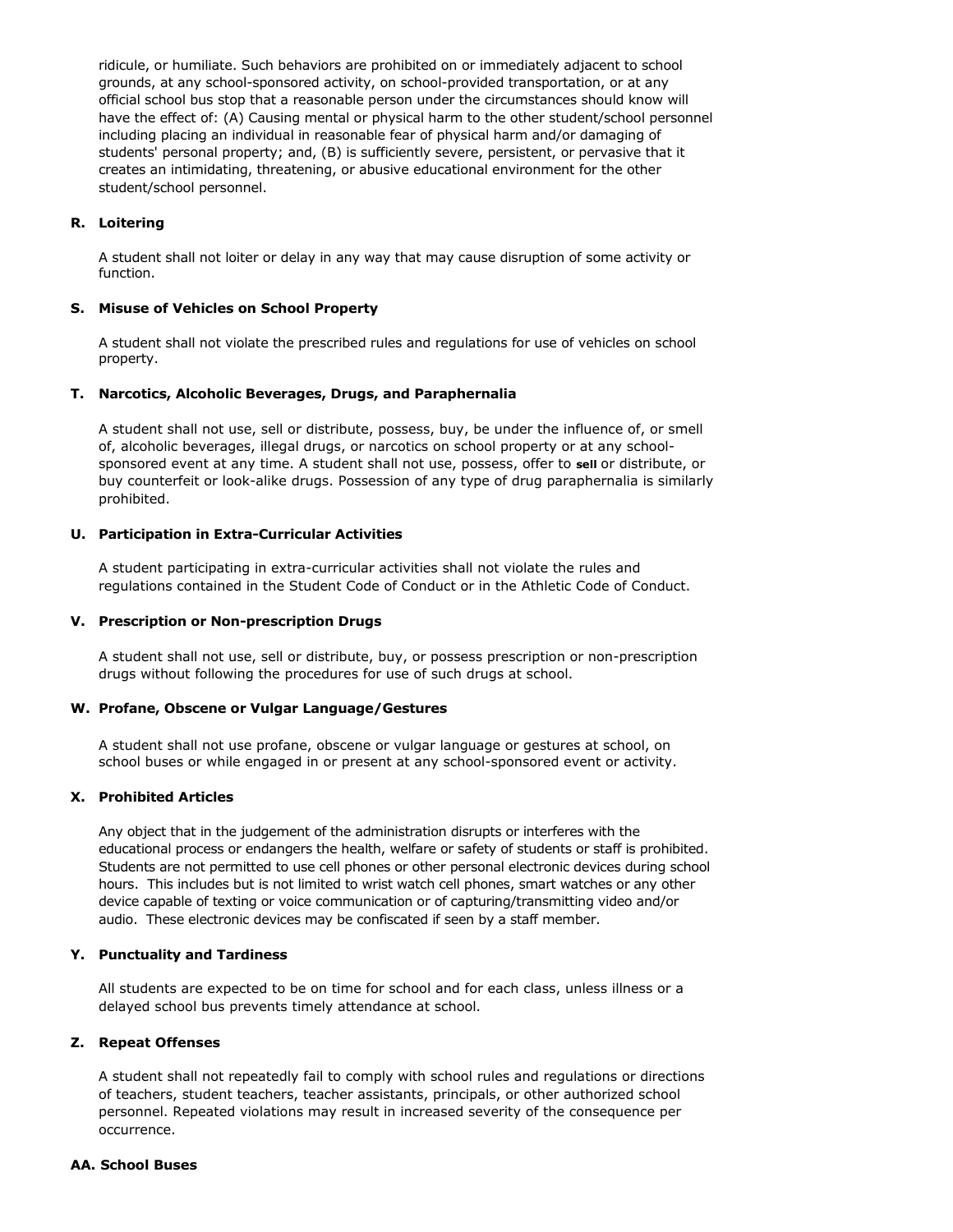A student shall not violate the prescribed rules and regulations for student conduct on school buses.

#### **AB. Sexual Harassment**

A student shall not sexually harass another student. Sexual harassment may include, but is not limited to:

- 1. sexual flirtation, touching, advances, or propositions
- 2. verbal or physical abuse of a sexual nature
- 3. graphic or suggestive comments about an individual's dress or body
- 4. the use of sexually degrading words to describe an individual
- 5. displaying sexually aggressive objects or photographs
- 6. sexually explicit or obscene jokes

### **AC. Shakedown/Strong Arm/Extortion**

A student shall not force another person to give money or articles of value.

#### **AD. Theft**

A student shall not attempt to act or act in taking or acquiring of the property of others without their consent.

### **AE. Tobacco**

A student shall not possess, smoke, smell of, or otherwise make use of tobacco and/or tobacco-related paraphernalia of any kind in the school building, on school buses, at schoolsponsored activities, or on school property, or within the sight of school property, at any time.

### **AF. Truancy**

A student shall riot be absent from school without parental and school approval. Students found in violation will Face truancy charges as per Ohio Revised Code and Summit County juvenile Court, both student and parent will be charged if found in violation.

### **AG. Vandalism**

A student shall not attempt to act or act in a way that results in the destruction or defacement of school or private property.

### **AH. Weapons and Dangerous Instruments**

A student shall riot bring to school, or threaten to bring, to any interscholastic competition or extra-curricular event/activity on or off school property, or possess, handle, transmit, or conceal any object capable of injuring himself/herself or others. This includes but is not limited to, explosives, pyrotechnic devices of any kind, and other dangerous weapons or ordinances, including objects made, constructed, or altered so that to a reasonable person the object appears to be a firearm.

For students in grades pre-K through 3, an out-of-school suspension and/or expulsion for violation(s) of the Code of Conduct will be applied only when necessary to protect the immediate health and safety of the student, the student's fellow classmates, the classroom staff and teachers, or other school employees. These violations include but are not limited to possession of a firearm and/or possession of a knife capable of causing serious bodily injury, at a school or schoolsponsored activity, making a bomb threat and any act that is a criminal offense when committed by an adult and that results in serious physical harm to persons or serious physical harm to property.